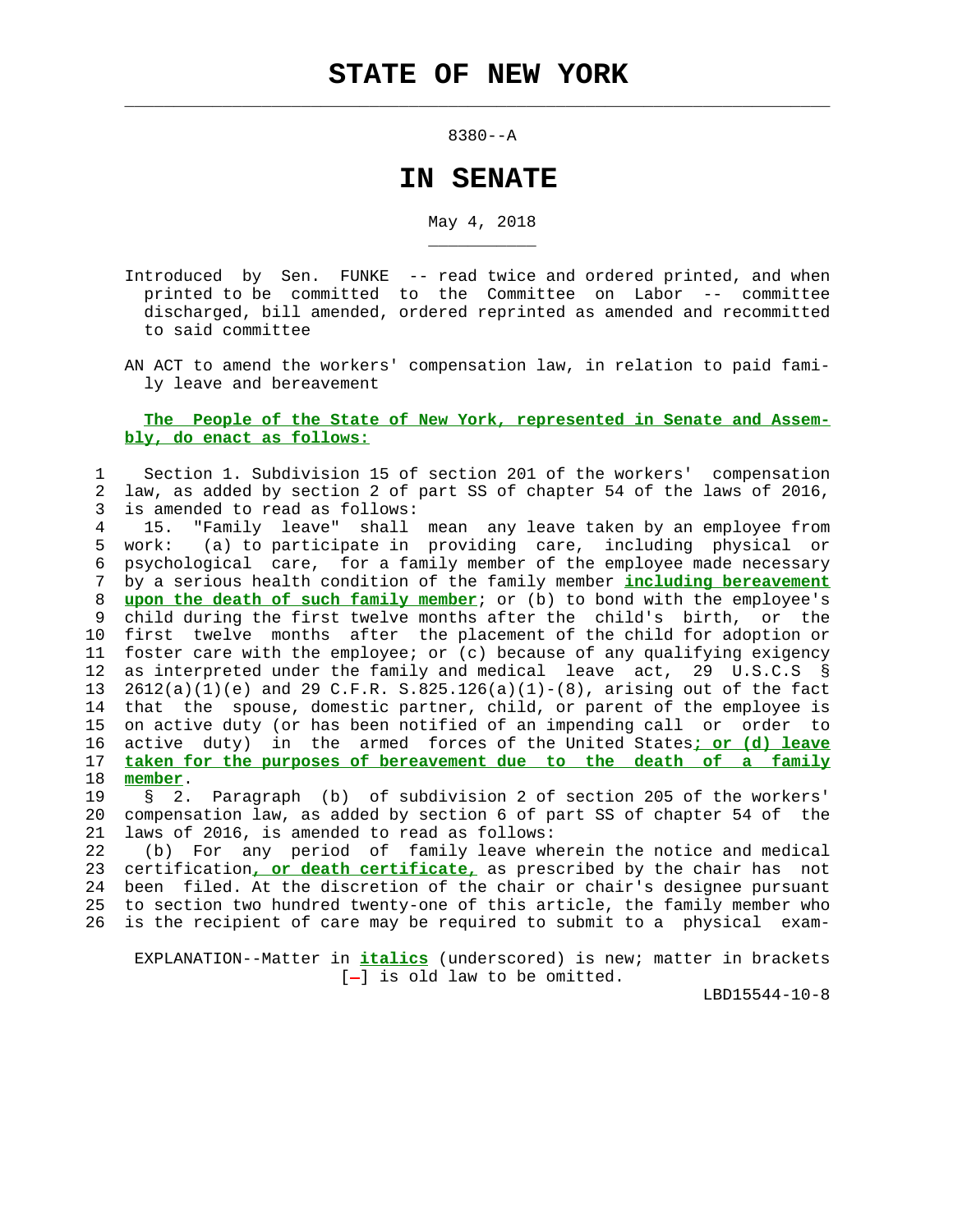1 ination by a qualified health care provider **unless such family member is** 2 **unable to be examined due to death**. Such examination shall be paid for 3 by the carrier; and 4 § 3. Subdivision 5 of section 205 of the workers' compensation law, as 5 added by section 6 of part SS of chapter 54 of the laws of 2016, is 6 amended to read as follows: 7 5. In any case in which the necessity for family leave is foreseeable 8 based on an expected birth or placement, the employee shall provide the employer with not less than thirty days notice before the date the leave 10 is to begin, of the employee's intention to take family leave under this 11 article, except that if the date of the birth or placement requires 12 leave to begin in less than thirty days, the employee shall provide such 13 notice as is practicable. In any case in which the necessity for family 14 leave is foreseeable based on planned medical treatment, the employee 15 shall provide the employer with not less than thirty days notice, before 16 the date the leave is to begin, of the employees intention to take fami- 17 ly leave under this article, except that if the date of the treatment 18 requires leave to begin in less than thirty days, the employee shall 19 provide such notice as is practicable. **In the case of family leave due** 20 **to bereavement notice shall be provided as soon as practicable.** 21 § 4. Subdivision 1 of section 217 of the workers' compensation law, as 22 amended by section 16 of part SS of chapter 54 of the laws of 2016, is 23 amended to read as follows: 24 1. Written notice and proof of disability or proof of need for family 25 leave shall be furnished to the employer by or on behalf of the employee 26 claiming benefits or, in the case of a claimant under section two 27 hundred seven of this article, to the chair, within thirty days after 28 commencement of the period of disability. Additional proof shall be 29 furnished thereafter from time to time as the employer or carrier or 30 chair may require but not more often than once each week. Such proof 31 shall include a statement of disability by the employee's attending 32 physician or attending podiatrist or attending chiropractor or attending 33 dentist or attending psychologist or attending certified nurse midwife 34 or family leave care recipient's health care provider, or in the case of 35 an employee who adheres to the faith or teachings of any church or 36 denomination, and who in accordance with its creed, tenets or principles 37 depends for healing upon prayer through spiritual means alone in the 38 practice of religion, by an accredited practitioner, containing facts 39 and opinions as to such disability in compliance with regulations of the 40 chair. **In the event that the claimant is eligible for family leave due** 41 **to bereavement, a death certificate shall serve as proof of need of** 42 **leave.** Failure to furnish notice or proof within the time and in the 43 manner above provided shall not invalidate the claim but no benefits 44 shall be required to be paid for any period more than two weeks prior to 45 the date on which the required proof is furnished unless it shall be 46 shown to the satisfaction of the chair not to have been reasonably 47 possible to furnish such notice or proof and that such notice or proof 48 was furnished as soon as possible; provided, however, that no benefits 49 shall be paid unless the required proof of disability is furnished with- 50 in the period of actual disability or family leave that does not exceed 51 the statutory maximum period permitted under section two hundred four of 52 this article. No limitation of time provided in this section shall run 53 as against any disabled employee who is mentally incompetent, or phys- 54 ically incapable of providing such notice as a result of a serious 55 medical condition, or a minor so long as such person has no guardian of 56 the person and/or property.